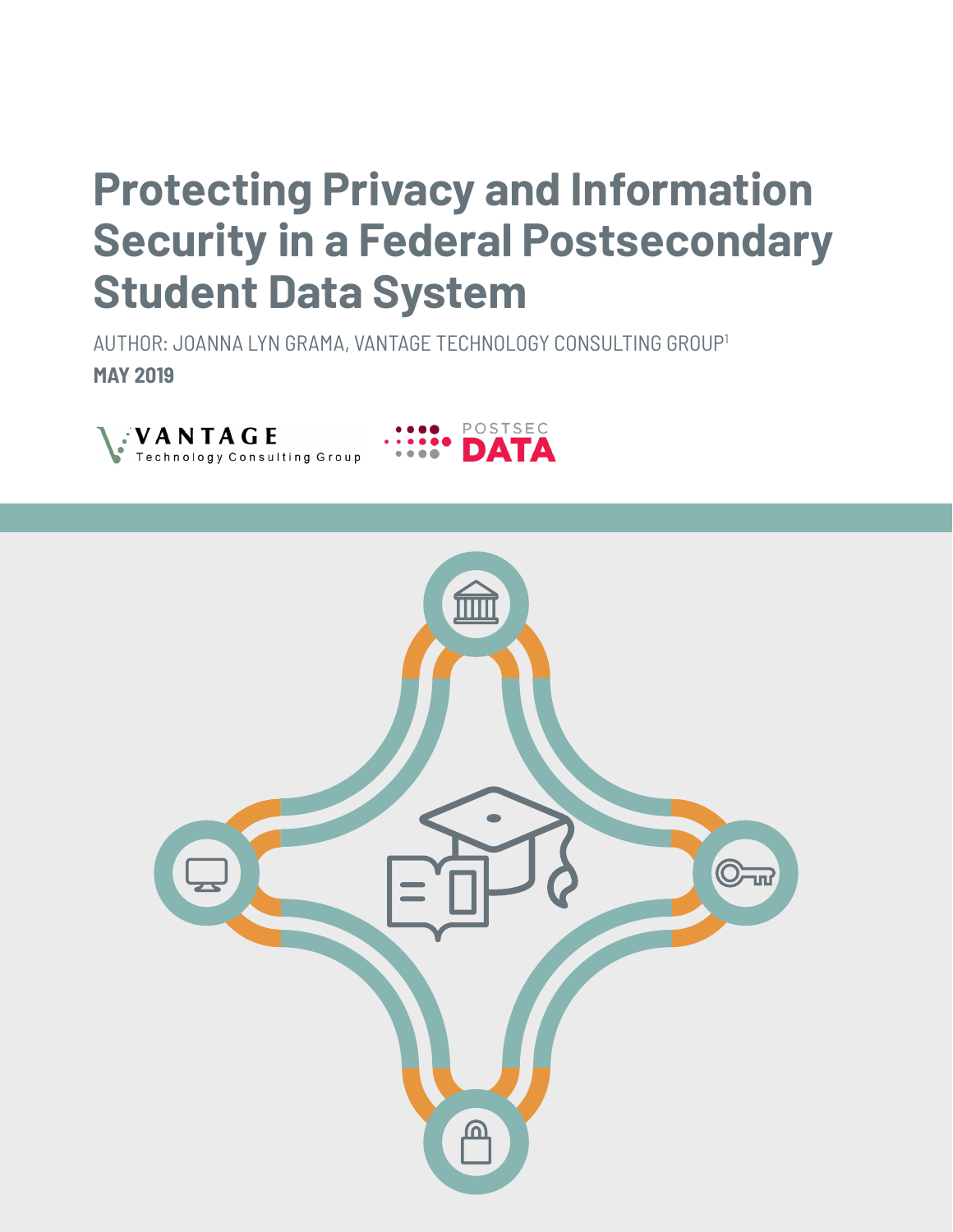**Joanna Lyn Grama, JD, CISSP consults on higher education information security and privacy issues at Vantage Technology Consulting Group.**

**This paper is part of the larger series** *Protecting Students, Advancing Data: A Series on Data Privacy and Security in Higher Education***. In August 2018, the Institute for Higher Education Policy (IHEP) first convened a Privacy and Security Advisory Board of privacy and security experts and higher education experts to explore some of the most pressing data privacy and security issues of the day. The resulting paper series serves as a resource for policymakers as they develop sound postsecondary data policy and centers privacy and security as a top priority. This report is based on research with support from Arnold Ventures. The findings and conclusions contained within are solely those of the author.**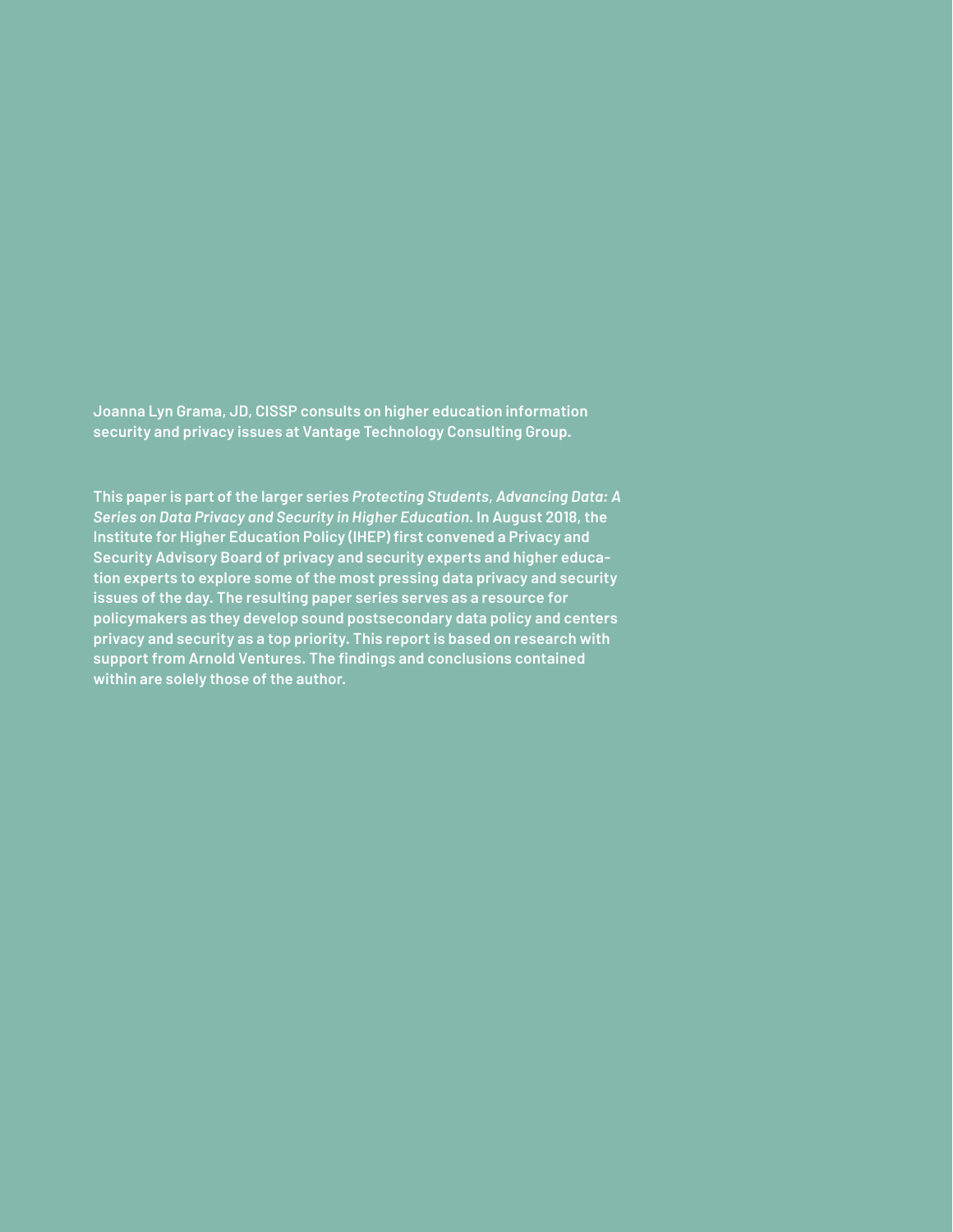### Introduction

In March 2019, a bipartisan group of U.S. Senators introduced legislation to overturn a longstanding ban on the creation of a federal data system that would measure employment and graduation outcomes of college students. Creating a federal postsecondary student-level data system (referred to in this paper as a student-level data network or SLDN), as envisioned by the 2019 College Transparency Act (CTA)<sup>2</sup>, could be a gamechanger for students, parents, institutions, and policy makers who currently do not have a full and complete picture of college access and outcomes measures. While data is already available—colleges and universities, multistate collaboratives, private organizations, and the federal government all collect, share, and use different types of postsecondary data—the infrastructure is fragmented, disconnected, and uncoordinated. As a result, the available dataset is inadequate to meet the needs of all who depend on it.<sup>3</sup>



The 2019 CTA envisions a federal postsecondary SLDN, developed and maintained within the National Center for Education Statistics (NCES), as shown in *Figure 1*. 4 Located within the Department of Education, NCES is the primary federal entity for collecting and analyzing U.S. education data.<sup>5</sup> Recognizing the importance of security and privacy considerations in a system holding student data, the newly introduced 2019-version CTA<sup>6</sup> mandates that the federal SLDN created under the law ensures data privacy and security in a number of ways. For instance, the 2019 CTA specifically references the applicability of federal information security laws.7

This paper outlines the privacy and information security laws that pertain to federal information systems and discusses special issues that should be addressed in a federal SLDN.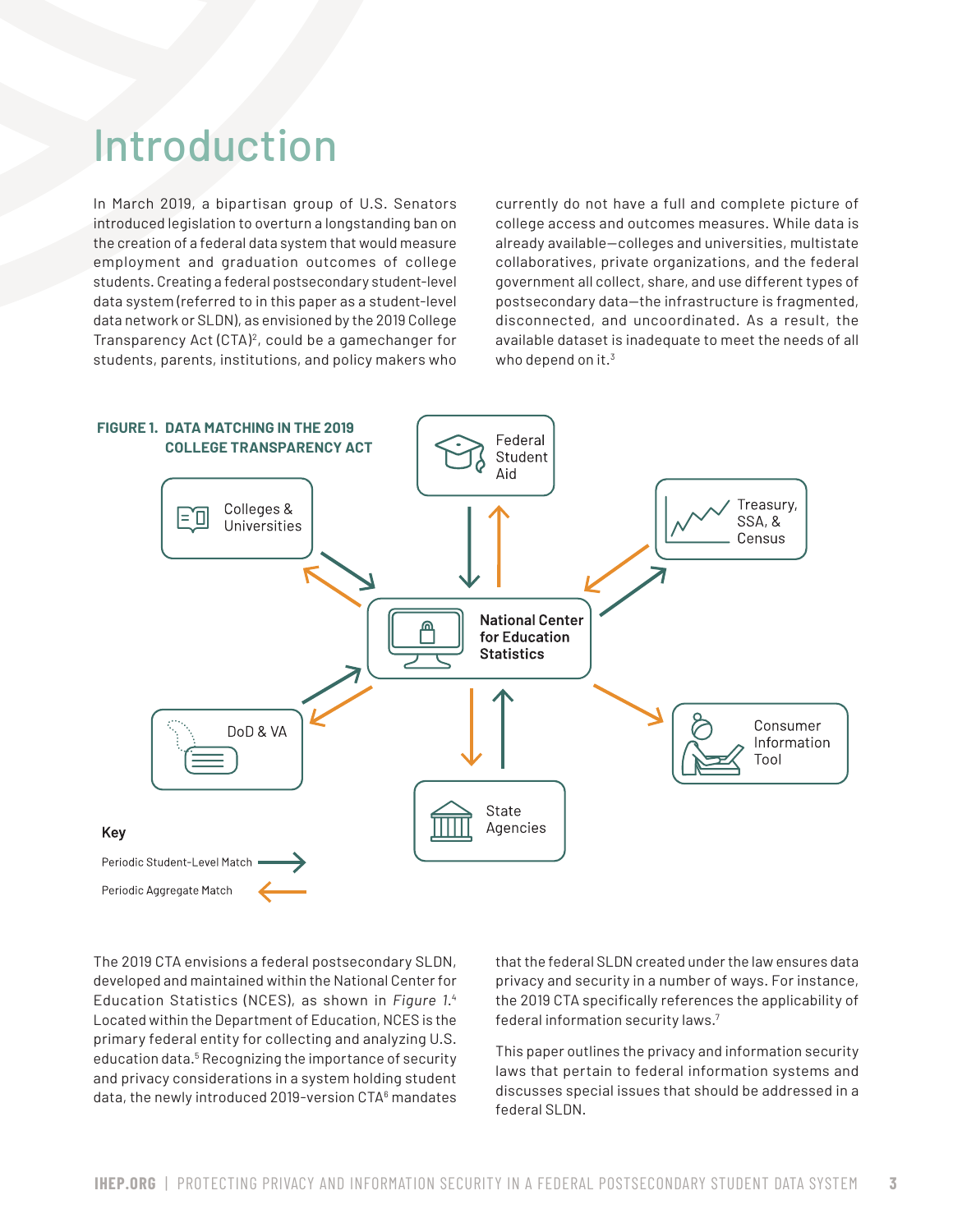**When thinking about information security and privacy concepts within the federal SLDN, it is important to understand the following terms:**

- **Federal information system:** As its name implies, a federal information system is an information system that is used or operated by a federal agency or on behalf of a federal agency. They include information technology (IT) resources used for the "collection, processing, maintenance, use, sharing, dissemination, or disposition of information."8
- **Information privacy:** The right of an individual to control his or her own data and to specify how those data are collected, used, and shared. For governmental agencies, protecting information privacy means that data is collected, used, and stored in accordance with an understood set of privacy principles.
- **Information security:** The study and practice of protecting data in all its forms (e.g., whether stored in an IT system or reduced to paper or another physical medium). It means making sure that

information is available only to those who need to use it (confidentiality), is ready for use when it is needed (availability), and remains correct and accurate throughout its lifecycle (integrity).

• **Personally identifiable information (PII):** Information that identifies a specific individual, PII can include a single piece of information used alone, such as a person's name or Social Security Number (SSN). Or it can be data elements that, when combined together, can identify a particular individual. Common personally identifiable data elements include name, SSN, physical address, email address, zip code, race, age, gender, GPS location, telephone number, college or university identification number, and account numbers. Different laws may include different elements in their definitions of PII, so the applicable legal definition can vary.

### Protecting Privacy in Federal Information Systems

Two main laws protect the privacy of data used by the federal government: The Privacy Act of 1974<sup>9</sup> and the E-Government Act of 2002.10 The Privacy Act regulates the collection, use, and disclosure of records about individuals when those records are retrieved by a personal identifier. The E-Government Act requires the federal government to assess the privacy impact to PII maintained in federal information systems. In addition, the Confidential Information Protection and Statistical Efficiency Act of 2002 includes additional privacy protections regarding statistical data that apply to agencies like NCES.

#### **THE PRIVACY ACT OF 1974**

The Privacy Act of 1974, the foundational public-sector privacy law, was designed to protect the privacy of records created and used by the federal government. The

Privacy Act states the rules that a federal agency must follow to collect, use, transfer, and disclose an individual's PII. It also requires agencies to collect and store only the minimum information that they need to conduct their business. Agencies that violate the Privacy Act can be subject to civil and criminal penalties.

The Privacy Act applies only to government records that contain the personal information of U.S. citizens and permanent residents,<sup>11</sup> are held in a system of records, and are retrievable by a personal identifier. Under the law, records are "any item, collection, or grouping of information about an individual that is maintained by an agency, including, but not limited to, his education, financial transactions, medical history, and criminal or employment history and that contains his name, or the identifying number, symbol, or other identifying particular assigned to the individual, such as a finger or voice print or a photograph."12 Records must identify a specific individual. A system of records is a group of records in a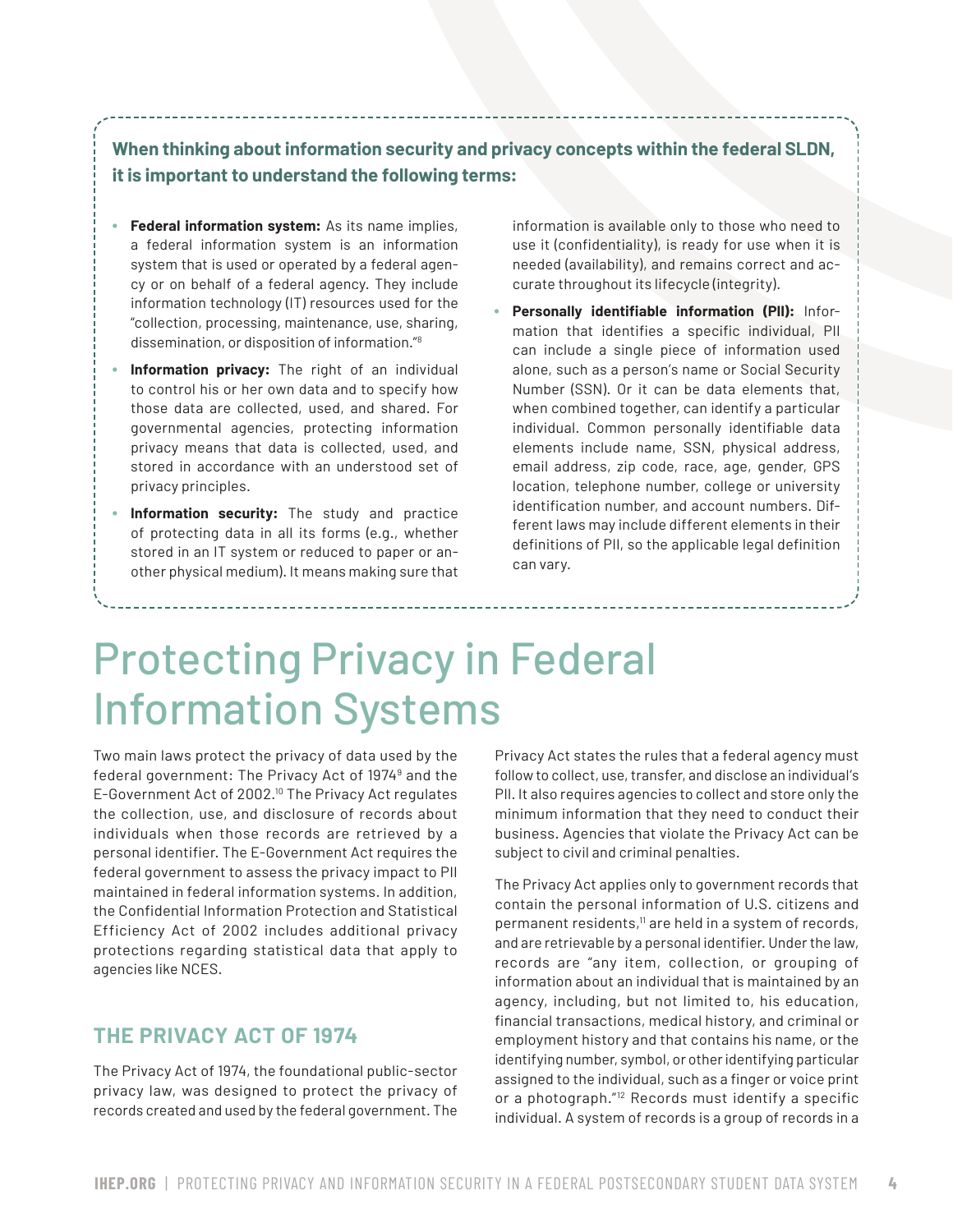federal agency's control "from which information is retrieved by the name of the individual or by some identifying number, symbol, or other identifying particular assigned to the individual."13 The most common personal identifiers are name and SSN. A system of records is a record management system, whether it is paper- or electronic-based.

Under the Privacy Act, government agencies have rules that they must follow when they maintain a system of records that includes PII. In many respects, the rules stated in the Privacy Act are a set of fair information practices regarding federal agency collection of PII. While court cases continue to test and define the scope of these rules, they can be generalized as follows:

- Federal agencies must collect only the PII they need to carry out a specific statutory purpose;
- At the time PII is collected, federal agencies must explain to an individual what information is being collected, why it is needed, and how it will be used;
- Federal agencies must ensure that the records collected are used only for the reasons originally specified when that data was collected; otherwise, the agency must seek the individual's permission when the use of that data for another purpose is needed;
- Federal agencies must allow individuals to see the records kept on that person and allow the individual an opportunity to correct inaccurate records; and
- Federal agencies must protect the security and confidentiality of the records that they collect.<sup>14</sup>

The notice requiring federal agencies to give the public formal written notice about any records that it keeps that can be, and are actually, retrieved using a personal identifier*.* 15 This notice is called a system of records notice (SORN). It describes the data being collected and how they will be used. A SORN also must describe how an individual can access or correct any incorrect PII held in the system of records. Federal agencies must publish their SORNs in the Federal Register and must also make them available online. For example, you can find SORNs for the U.S. Department of Education here: https://www2.ed.gov/ notices/ed-pia.html

Under the Privacy Act, the federal government cannot disclose any of the PII that it collects about an individual unless the underlying individual gives consent or the disclosure is made pursuant to one of twelve broad statutory exemptions<sup>16</sup>:

- Made to a federal agency employee who needs the record to perform his or her job duties;
- Required under the Freedom of Information Act;
- Made for an agency's routine use (i.e., disclosure of a record for a purpose that is compatible with the purpose for which the record was collected);
- Made to the U.S. Census Bureau to perform a survey;
- Made for statistical research or reporting, and all personally identifiable data has been removed;
- Made to the National Archives and Records Administration because the record has historical value;
- Made in response to a written request from law enforcement or regulatory agencies for civil or criminal law purposes;
- Made to protect a person's health or safety;
- Made to Congress;
- Made to the U.S. Comptroller General in the course of the performance of the duties of the U.S. Government Accountability Office;
- Made in response to a court order; or
- Made to a consumer reporting agency for certain permitted purposes.

The 2019 CTA states a number of permissible disclosures of data from the SLDN, none of which include PII. Under the 2019 CTA, the Commissioner of NCES is specifically directed to "use appropriate statistical disclosure limitation techniques necessary to ensure that the data released to the public cannot include [PII] or be used to identify specific individuals."17 In addition, no data collected for the SLDN may be sold to a third party<sup>18</sup>, and the 2019 CTA places limitations on how other federal agencies may use the SLDN data.<sup>19</sup>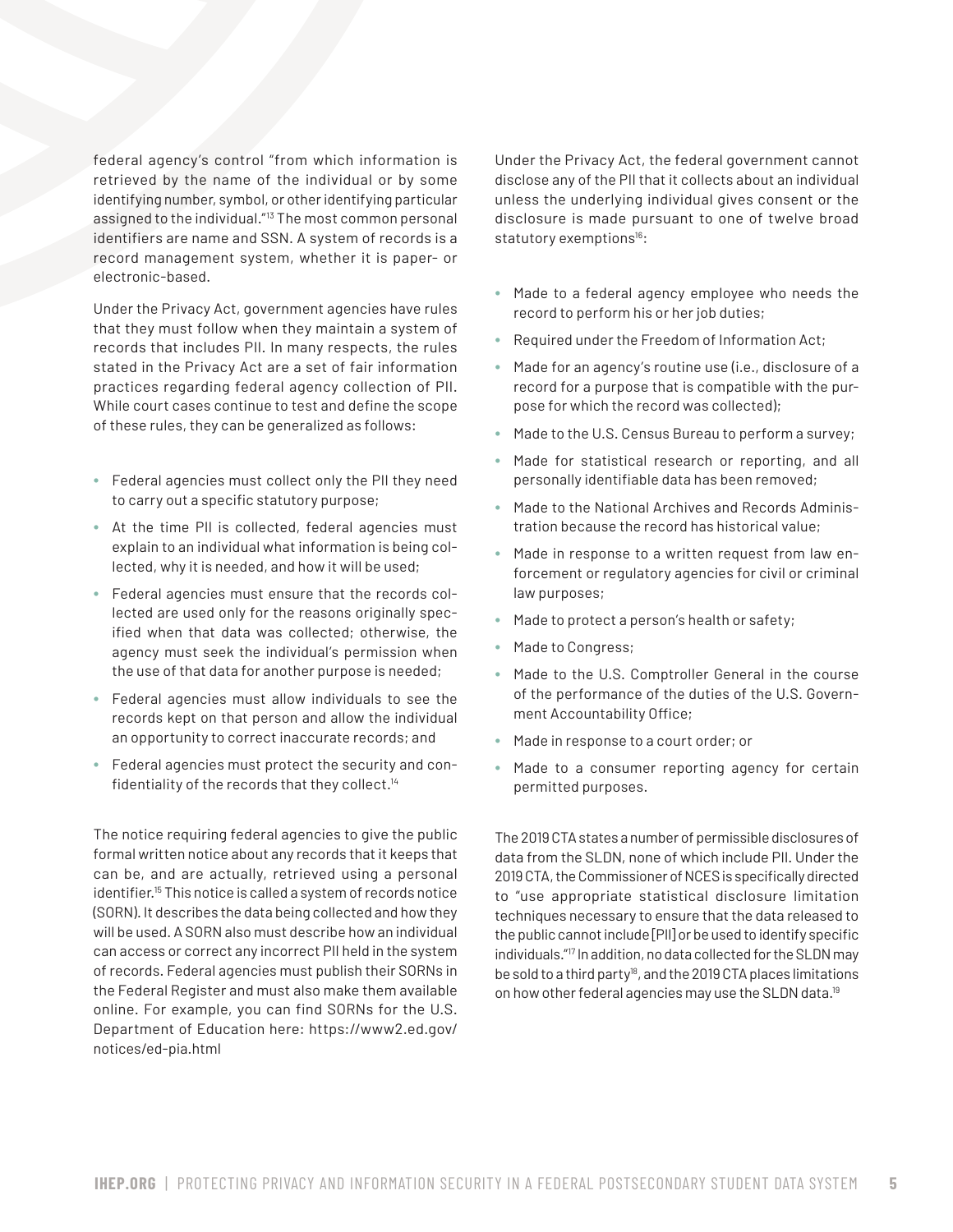#### **THE E-GOVERNMENT ACT OF 2002**

The E-Government Act was among the first federal laws to comprehensively address information privacy and security issues in federal information technology systems. It complements the Privacy Act of 1974 and was intended to promote access to electronic government resources. The E-Government Act recognized that advancements in technology had created an environment where public and personal data was more readily accessible to all and that the federal government needed to use technology to enhance its services and processes in order to be more efficient and effective. The Act contains a variety of provisions related to how the federal government manages its IT resources. Chief among the E-Government Act's information privacy requirements is Section 208, which introduces the use of privacy impact assessments (PIAs).

Section 208 of the E-Government Act requires federal agencies to complete and publish a PIA before the agency develops, buys, or sub-contracts an IT system that collects PII.20 Agencies also must perform PIAs any time their IT systems are changed, modified, or updated in ways that introduce new privacy risks. The purpose of completing a PIA is to help a federal agency identify and mitigate privacy risks when an IT system that contains PII is being first developed and to continue to mitigate such risks throughout the entire development lifecycle of that system.

The U.S. Office of Management and Budget (OMB), which is responsible for issuing guidance to federal agencies on implementing the E-Government Act's privacy provisions, has specified that PIAs must analyze and contain the following information:

- **1.** What information is to be collected;
- **2.** Why the information is being collected;
- **3.** Intended use of the information;
- **4.** With whom the information will be shared;
- **5.** What opportunities individuals have to decline to provide information or to consent to particular uses of the information and how individuals can grant consent;
- **6.** How the information will be secured; and
- **7.** Whether a system of records is being created under the Privacy Act.<sup>21</sup>

Since it is intended as a decision-making tool, the PIA must contain a level of analysis and detail sufficient for the nature of the information to be collected and the complexity of the underlying IT system to be readily apparent. It must also fully analyze the privacy risks to the data and IT system. Finally, the PIA must document the privacy-related choices that an agency made regarding its IT systems as a result of performing the PIA.22 Federal agencies must publish their completed PIAs in the Federal Register and make them available online. For example, PIAs for the U.S. Department of Education are available here: https://www2.ed.gov/ notices/pia/index.html

The Privacy Act and the E-Government Act have some notable differences. For instance, the E-Government Act is tailored to federal IT operations, where the Privacy Act is not. In addition, the Privacy Act is focused on protecting the privacy rights of individuals who are U.S. citizens or lawful permanent residents, while the E-Government Act allows federal agencies to expand the definition of individual to include non-U.S. citizens. Finally, while they appear to have similar goals and contain similar information, the system of records notices required under the Privacy Act and the PIAs required under the E-Government Act are not the same. *Table 1* compares SORN and PIA elements as specified under their respective acts. Note that the SLDN envisioned by the 2019 CTA would require NCES to prepare and complete both a SORN and a PIA.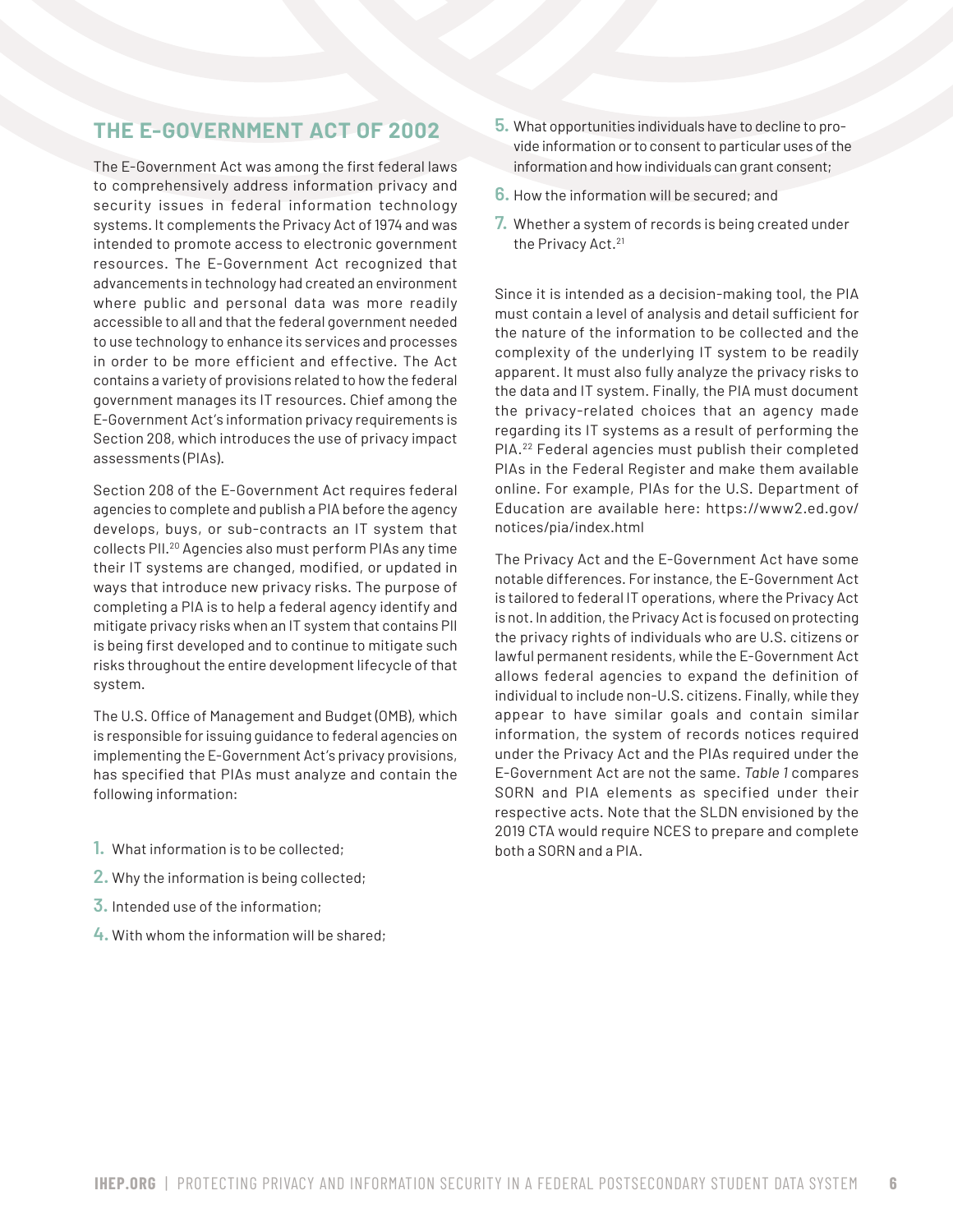#### **TABLE 1: COMPARISON OF SORN AND PIA ELEMENTS**

|                        | <b>SYSTEM OF RECORDS NOTICE (SORN)</b>                                                                                                                                                                                                                                                                                                                                                                                                                                             | PRIVACY IMPACT ASSESSMENT (PIA)                                                                                                                                                                                                                                                                                                                                      |
|------------------------|------------------------------------------------------------------------------------------------------------------------------------------------------------------------------------------------------------------------------------------------------------------------------------------------------------------------------------------------------------------------------------------------------------------------------------------------------------------------------------|----------------------------------------------------------------------------------------------------------------------------------------------------------------------------------------------------------------------------------------------------------------------------------------------------------------------------------------------------------------------|
| <b>LEGAL AUTHORITY</b> | The Privacy Act of 1974                                                                                                                                                                                                                                                                                                                                                                                                                                                            | The E-Government Act of 2002                                                                                                                                                                                                                                                                                                                                         |
| <b>WHAT IT IS</b>      | A legal notice that describes government<br>records subject to the Privacy Act, it pro-<br>vides notice to U.S. citizens and lawful<br>permanent residents on how to access,<br>correct, and amend their records.                                                                                                                                                                                                                                                                  | A decision-making tool used to identify and<br>mitigate privacy risks, it helps the public<br>understand when an agency collects PII,<br>why it is being collected, and how it will be<br>used, shared, accessed, secured, and<br>stored.                                                                                                                            |
| <b>WHEN REQUIRED</b>   | A SORN is required when:<br>Records are maintained by a federal agency,<br>۰<br>The records contain PII about a U.S. Citi-<br>$\bullet$<br>zen or lawful permanent resident, and<br>The records are retrieved by a personal<br>identifier.                                                                                                                                                                                                                                         | A PIA is required before:<br>$\bullet$<br>A program or system containing PII is de-<br>veloped or purchased or<br>An agency initiates a new collection of PII<br>$\bullet$<br>that will be collected, maintained, or dis-<br>seminated using IT.                                                                                                                     |
| <b>CONTENTS</b>        | System name<br>$\bullet$<br>System security classification<br>System location<br>۰<br>PII included in the system<br>۰<br>Legal authority for system creation<br>۰<br>How the PII in the system is collected<br>۰<br>How the PII in the system will be used<br>۰<br>How the PII in the system can be retrieved<br>۰<br>(i.e., the unique identifier)<br>How PII in the system will be secured<br>$\bullet$<br>How individuals can access, correct, and<br>۰<br>amend their records. | What PII is to be collected<br>$\bullet$<br>Why the PII is being collected<br>۰<br>The intended use of the PII<br>۰<br>How the PII will be shared<br>۰<br>What notice or opportunities individuals<br>have to decline to provide PII<br>How PII in the system will be secured<br>$\bullet$<br>Whether a system of records is being<br>created under the Privacy Act. |
| <b>WHERE PUBLISHED</b> | Federal Register and agency websites                                                                                                                                                                                                                                                                                                                                                                                                                                               | Federal Register and agency websites                                                                                                                                                                                                                                                                                                                                 |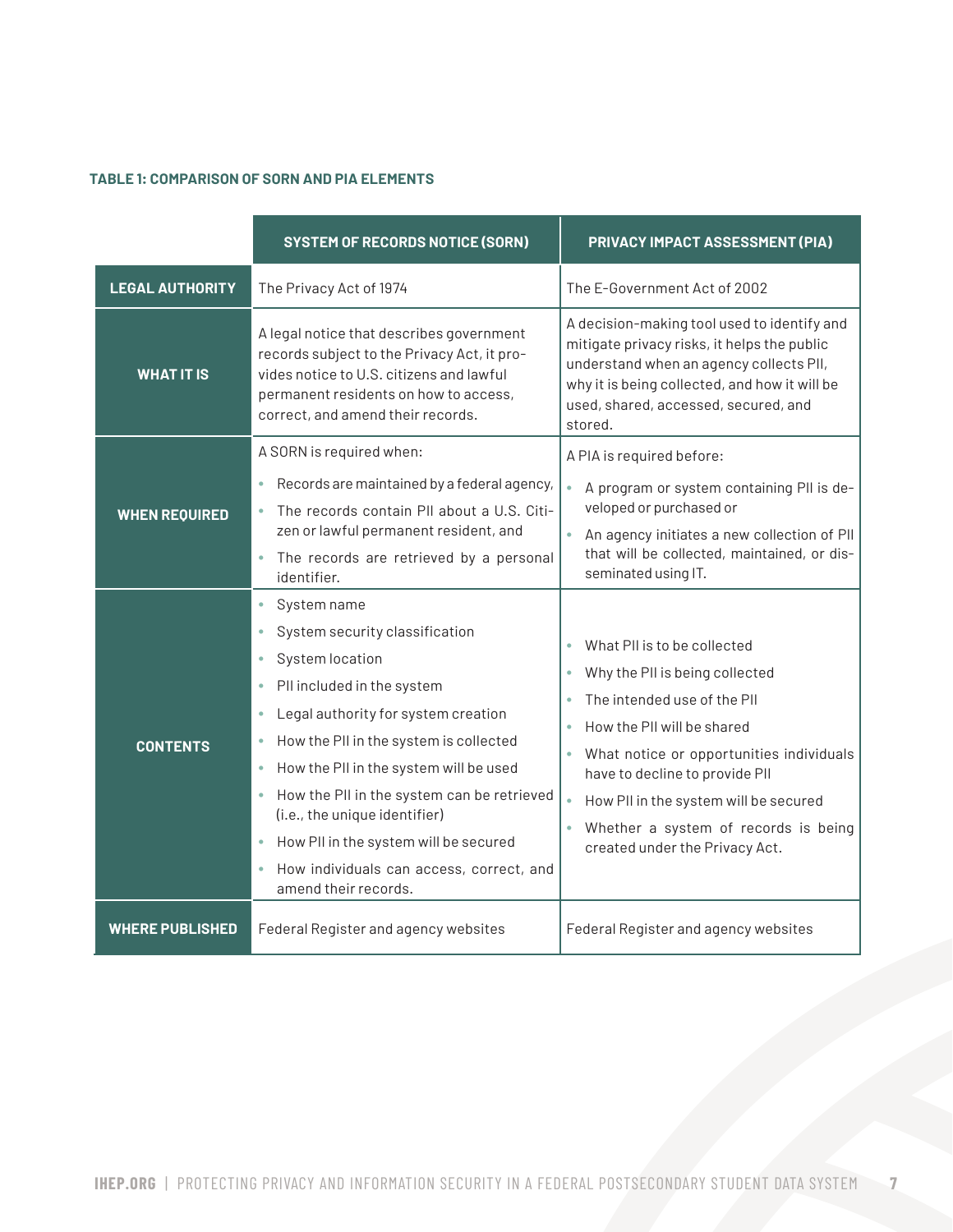### *FEDERAL DATA PROTECTION LAWS FOR INSTITUTIONS AND NON-GOVERNMENTAL AGENCIES*

While the CTA envisions a federal SLDN, developed and maintained within NCES, some parts of the postsecondary education data infrastructure lie outside of the federal government; notably colleges and universities, multistate collaboratives, and private organizations. A myriad of state and federal laws will apply to how data is collected and shared within the federal SLDN. The following federal laws may apply to how higher education institutions and nongovernmental agencies collect and use data that may be used within the federal SLDN:

- **The Family Educational Rights and Privacy Act of 1974 (FERPA)23** is designed to protect students and their families by ensuring the privacy of student educational records. Educational records are agency or institution-maintained records containing personally identifiable student and educational data. FERPA applies to primary and secondary schools, colleges and universities, vocational colleges, and state and local educational agencies that receive funding under any program administered by the U.S. Department of Education. FERPA contains provisions specifying how access, amendment, and disclosure of education records must be handled. Currently, FERPA does not contain specific information security standards that institutions and agencies must use to protect student educational records.
- **The Health Insurance Portability and Accountability Act of 1996 (HIPAA)24** requires covered entities (typically medical and health insurance providers and their associates) to protect the security and privacy of health records. This law is often implicated in conversations about student data when institutions have a campus medical center and student medical records are integrated with student educational records (which are protected under FERPA).
- **The Gramm-Leach-Bliley Act (GLBA)25** applies to financial institutions and contains privacy and information security provisions that are designed to protect consumer financial data. This law also applies to how institutions collect, store, and use student financial records (e.g., records regarding tuition payments and/or financial aid) containing PII.
- **The Fair and Accurate Credit Transaction Act of 2003 (FACTA or "Red Flags Rule")26** requires entities engaged in certain kinds of consumer financial transactions (largely credit transactions) to be aware of the warning signs of identity theft and to take steps to respond to suspected incidents of identity theft. Like GLBA, this law applies to how institutions collect, store, and use student financial records.

#### **THE CONFIDENTIAL INFORMATION PROTECTION AND STATISTICAL EFFICIENCY ACT OF 2002**

The Confidential Information Protection and Statistical Efficiency Act (CIPSEA)27 was enacted to establish confidentiality protections for information collected for statistical purposes by U.S. statistical agencies like NCES. The 2019 CTA invokes CIPSEA, which was enacted as part of the E-Government Act of 2002. CIPSEA is a relatively short act and states that all PII supplied by individuals (either directly or from another organization) to a federal agency for statistical purposes must be kept confidential and only be used for statistical purposes, unless the underlying individual specifically consents to

the disclosure.28 Violating CIPSEA has severe penalties. Any agency employee that willfully discloses any PII in a manner not permitted by CIPSEA can be imprisoned for up to five years and fined up to \$250,000.<sup>29</sup>

CIPSEA also acknowledges that many federal statistical agencies issue confidentiality pledges that explicitly state that the PII provided to the agency will only be used for statistical purposes and seen by statistical agency personnel or their agents. The purpose of these pledges is to enhance the trust between the statistical agency and entities providing PII to the agency. NCES pledges of confidentiality are maintained within its statistical standards documentation.<sup>30</sup>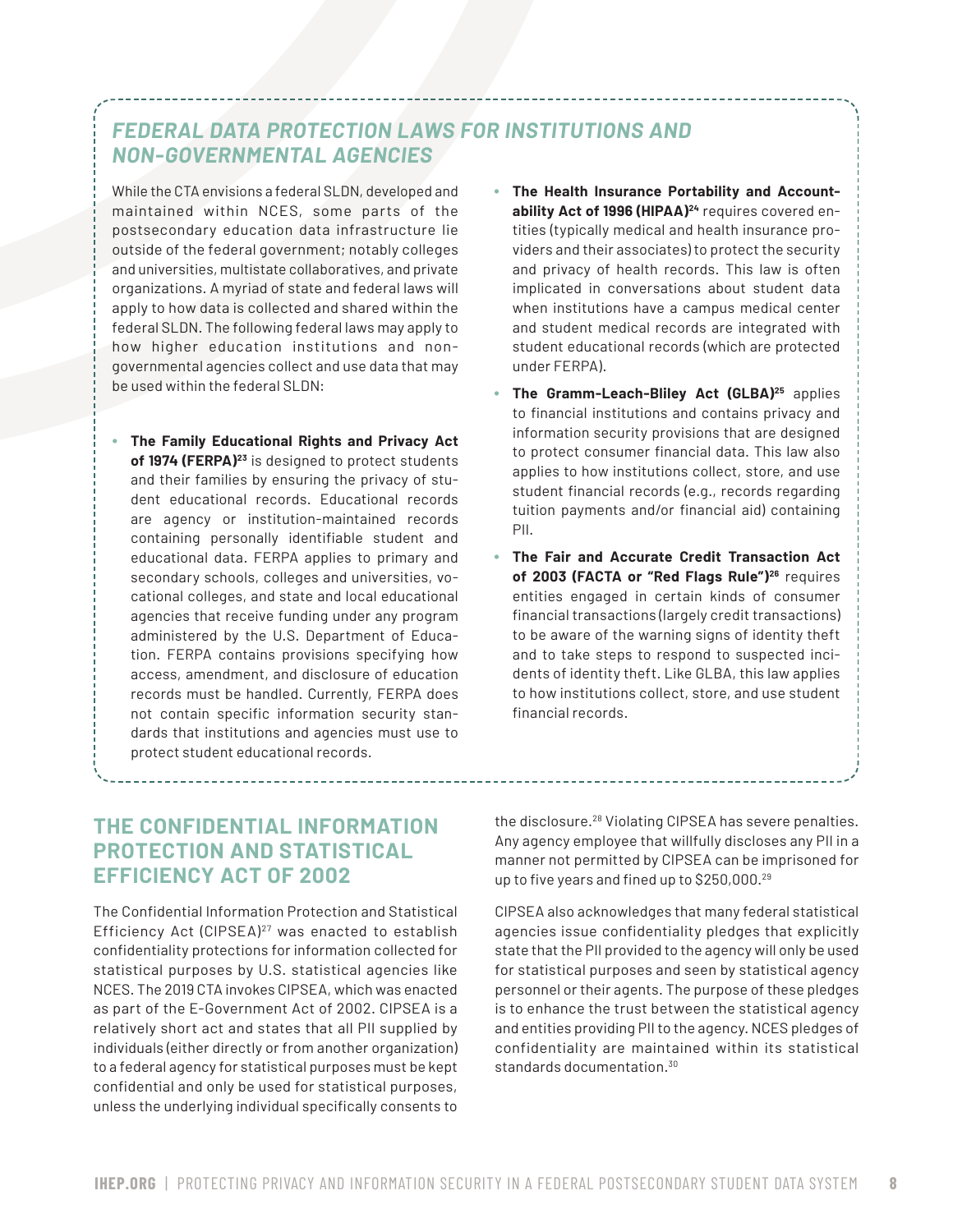## Protecting Information Security in Federal Information Systems

The Federal Information Security Management Act of 2002 (FISMA)<sup>31</sup> is the main law specifying how federal agencies must protect the security of federal information technology systems and the data contained within those systems. In addition to FISMA requirements, federal agencies must follow standards issued by the National Institute of Standards and Technology (NIST) in implementing their FISMA-required information security programs. Finally, should an agency experience a breach of PII, they must follow OMB guidance on whether to provide notification to affected individuals.<sup>32</sup>

#### **THE FEDERAL INFORMATION SECURITY MANAGEMENT ACT OF 2002**

Specifically focused on information technology systems, FISMA was enacted as part of the E-Government Act of 2002.33 FISMA was most recently updated and modernized in 2014 by the Federal Information Security Modernization Act of 2014 (also called FISMA; for the purposes of this paper, FISMA will only be used to refer to the Federal Information Security Management Act of 2002). FISMA imposes mandatory rules that a federal agency must follow for all IT systems used or operated by that agency.<sup>34</sup> It also provides federal agencies with a framework for how they should implement and manage agency information security programs. FISMA compliance is mandatory for all federal agencies, so it would apply to the National Center for Education Statistics' creation and management of an SLDN. It also applies to contractors of federal agencies and any other organization supporting a federal agency IT system.<sup>35</sup> Federal agency compliance with FISMA is not a "one and done" project; instead, it can best be thought of as a continuous improvement process designed to secure federal IT systems.

FISMA requires federal agencies, including statistical agencies like NCES, to implement risk-based information security programs for their IT systems. Under the law, agencies must:

- Designate a senior official to be in charge of its information security efforts;
- Conduct periodic risk assessments of the harm that could result from a breach of information security;
- Create policies and procedures;
- Implement subordinate plans to protect the agency's infrastructure;
- Conduct security awareness training;
- Regularly test and evaluate the effectiveness of the agency information security program;
- Implement a process for remediating information security deficiencies;
- Create an incident response process;
- Ensure that plans are in place to ensure continuity of operations for agency information systems; and
- Submit a yearly report to the OMB, Department of Homeland Security (DHS) and several congressional agencies regarding the adequacy and effectiveness of its information security program.<sup>36</sup>

In addition to the program requirements stated above, agencies must also have a yearly independent evaluation of its information security program (the results of which are included in its yearly report). For most agencies, this audit is performed by its inspector general. $37$  The report also must include information on any information security incidents or breaches of PII that happened within the past year.<sup>38</sup>

FISMA oversight responsibilities are delegated to the Director of the OMB and to the Secretary of the DHS.<sup>39</sup> Among other duties, the Director and the Secretary are responsible, in coordination with the National Institute of Standards and Technology (NIST), for creating and requiring agency compliance with information security standards and guidance.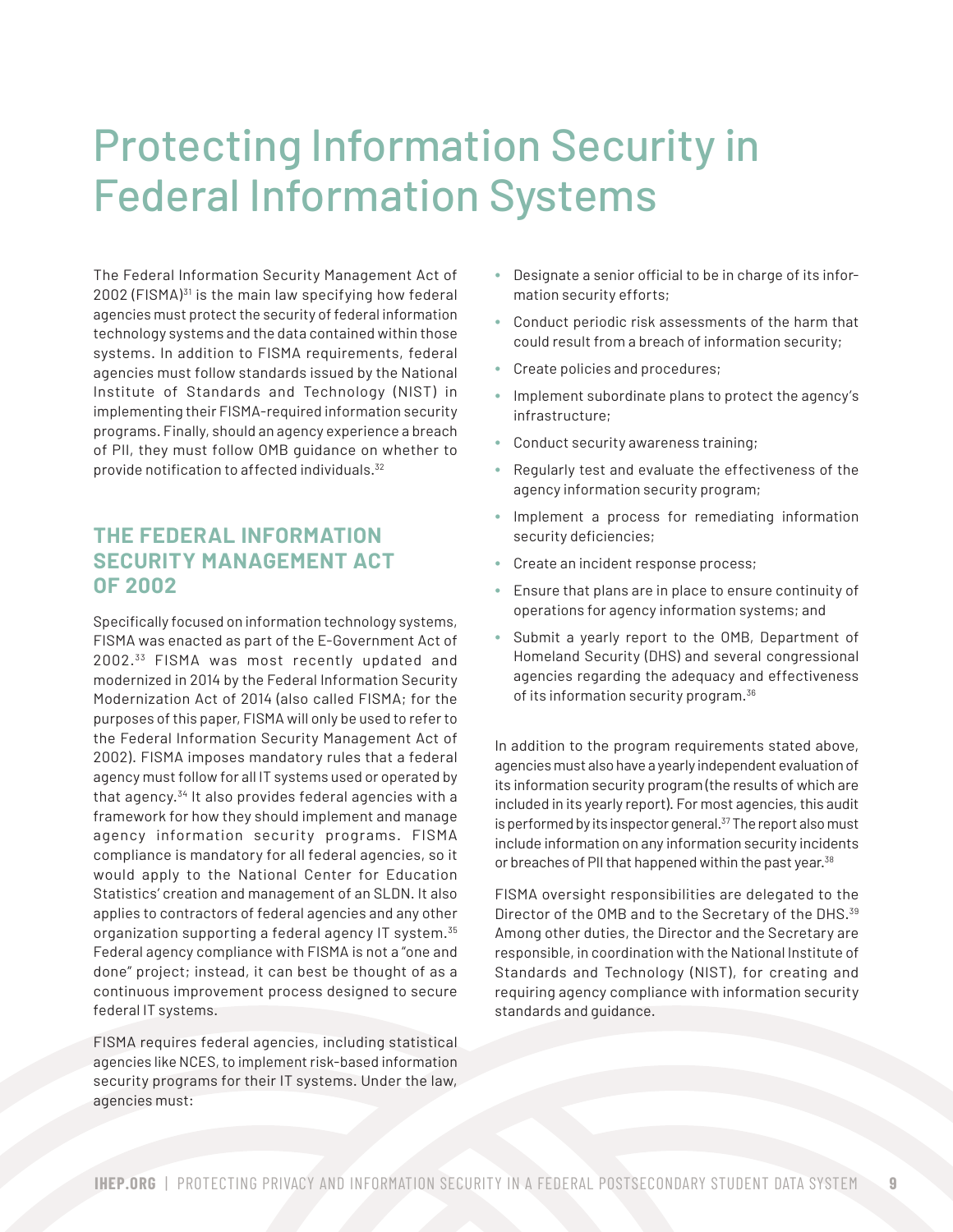#### **THE ROLE OF THE NATIONAL INSTITUTE OF STANDARDS AND TECHNOLOGY**

Agencies must follow NIST standards and guidelines in implementing their information security programs.<sup>40</sup> An agency within the Department of Commerce, NIST develops the standards and guidelines that federal agencies, and their contractors, must follow to meet their FISMA obligations to protect the information security of agency information systems and assets.<sup>41</sup> NIST creates two main types of documents:

- **1.** Federal Information Processing Standards (FIPS), which establish mandatory requirements for information processing, and
- **2.** NIST Special Publications (SPs), which provide technical guidance for developing information security programs

NIST creates FIPS when a compelling reason exists either a statutory requirement or an identified federal requirement for cybersecurity that cannot be found in other industry best practices. Since they are formal rules, NIST must follow the process outlined in the Administrative Procedures Act for creating a FIPS. FIPS are reviewed every five years for continued applicability.<sup>42</sup> Currently, there are nine FIPS documents.43

NIST Special Publications provide cybersecurity guidance and recommendations. The NIST SP 800 series of documents addresses how cybersecurity and privacy should be implemented in federal information systems in particular. The NIST SP 800 series has over 100 documents, many of which federal agencies are required to follow.

The main NIST publications that federal agencies must consult and follow for meeting their FISMA information security obligations are:

• **FIPS 199 – Standards for Security Categorization of Federal Information and Information System.**44 This standard helps federal agencies categorize their data and IT systems. It specifies a low, medium, and high rating schema. Federal agencies then use these classifications to assess the risk to their information systems.

- **FIPS 200 Minimum Security Requirements for Federal Information and Information Systems.**45 This standard states the minimum security requirements for information and information systems that federal agencies must follow. These minimum requirements cover seventeen different information security topic areas. This standard also requires federal agencies to use a risk-based process for selecting information security controls for their environments.
- **NIST 800-37 Guide for Applying the Risk Management Framework to Federal Information Systems.**<sup>46</sup> This guide, revised most recently in 2018, walks federal agencies through a seven-step risk management process to ensure FISMA compliance for their information systems.
- **NIST 800-53 Security and Privacy Controls for Information Systems and Organizations** *(see Sidebar)*.47 This publication is a catalog of potential information security and privacy controls to implement in federal information systems. Federal agencies are required to implement specialized controls based on the underlying classifications of their information systems (as determined via FIPS 199). A new version of this publication, revision 5, is expected in 2019.

This suite of mandatory and suggested information security requirements results in a complicated information security framework that federal agencies, like NCES, must follow with respect to their IT systems.

### **OMB BREACH NOTIFICATION REQUIREMENTS**

Federal agencies have a number of different rules that they must follow for reporting information security and privacy incidents to the OMB and different federal agencies. The rules are intended to ensure that the government proactively manages potential incidents to minimize disruptions to federal information systems and to protect national security. Federal agencies also are required to prepare their response plans for a breach of personally identifiable information.<sup>48</sup>

OMB memorandum 17-12, "Preparing for and Responding to a Breach of Personally Identifiable Information," sets forth the process for how federal agencies must prepare for and respond to a breach of PII. The OMB guidance takes a deliberately expansive view of PII, stating that PII is "information that can be used to distinguish or trace an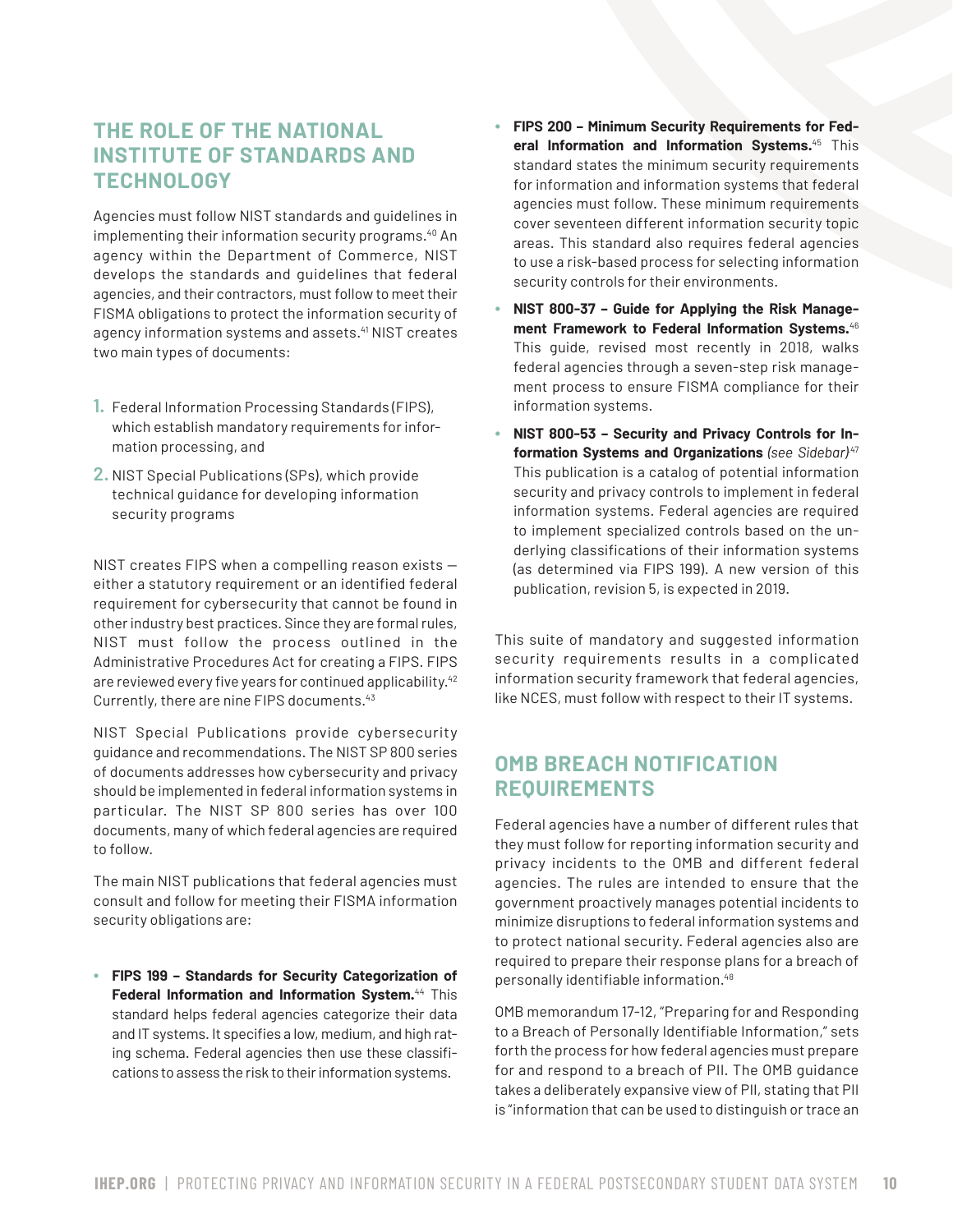#### *NIST SPECIAL PUBLICATION 800-53*

NIST Special Publication 800-53 states the minimum security and privacy controls that federal agencies should follow to secure federal information systems. First published in 2005 and revised four — soon to be five — times, NIST Special Publication 800-53 is a catalog of security and privacy controls that can be implemented within federal agencies' information systems to protect those systems from a number of different risks such as hostile attacks or human error. NIST 800-53 Revision 4 has eighteen families of security controls, and within each family is guidance on how to select appropriate safeguards to meet an agency's information security goals. There are over 500 separate information security controls in NIST 800-53. The control families are:

- Access Control,
- Audit and Accountability,
- Awareness and Training,
- Configuration Management,
- Contingency Planning,
- Identification and Authentication,
- Incident Response,
- Maintenance,
- Media Protection,
- Personnel Security,

individual's identity, either alone or when combined with other information that is linked or linkable to a specific individual."49 The definition of breach is a common-sense one, referring to any "loss of control, compromise, unauthorized disclosure, unauthorized acquisition, or any similar occurrence where (1) a person other than an authorized user accesses or potentially accesses PII or (2) an authorized user accesses or potentially accesses PII for any other than authorized purpose."<sup>50</sup> The OMB memo is quick to point out that a breach can occur both through unauthorized intrusion into information technology systems and also through the loss of physical documents containing PII.

Agencies have some discretion on whether and how to provide notification and services to individuals who are affected by a breach of their PII. Among a number of

- Physical and Environmental Protection,
- Planning,
- Program Management,
- Risk Assessment,
- Security Assessment and Authorization,
- System and Services Acquisition,
- System and Communications Protection, and
- System and Information Integrity.

The controls listed in NIST 800-53 range from administrative (e.g., policy-based) controls to highly technical controls. For example, awareness and training control AT-2 is an administrative control and states: "The organization provides basic security awareness training to information system users (including managers, senior executives, and contractors): (a.) As part of initial training for new users; (b.) When required by information system changes; and (c.) [Organization-defined frequency] thereafter." Conversely, configuration management control CM-7 is more technically focused and reads, "The organization: (a.) Configures the information system to provide only essential capabilities; and (b.) Prohibits or restricts the use of the following functions, ports, protocols, and/or services: [Organization-defined prohibited or restricted functions, ports, protocols, and/or services]."

factors, agencies must weigh the risk of harm to the individual, the number of individuals impacted by a breach event (and whether any of those individuals are part of a vulnerable population), any guidance or services the agency might want to provide as a result of the breach, and over-notification concerns. The agency must also weigh whether another law requires notification (e.g., the Health Insurance Portability and Accountability Act). If an agency chooses to make a notification, the OMB requires that it make that notification in a timely manner, include enough detail about the breach so that individuals can protect themselves and their information, and make the notification in a way that reflects the urgency of the underlying situation.51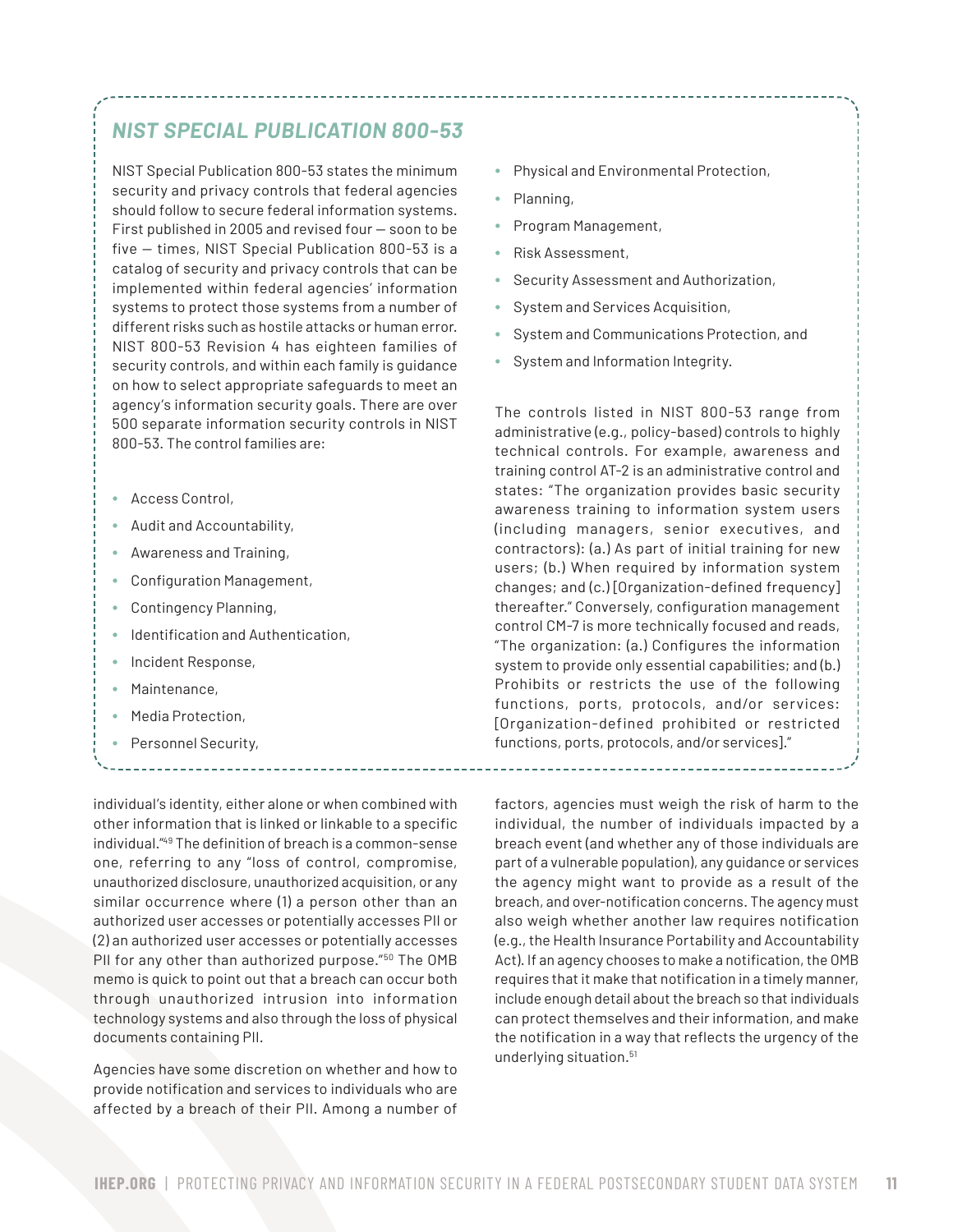## Special Considerations for an SLDN Federal Information System

The federal SLDN authorized by the 2019 College Transparency Act would be a federal information system that will be subject to federal information security and privacy laws. The application of the laws discussed in this paper would begin to lay the foundation for a trustworthy and secure federal SLDN that protects student PII while still allowing good data to help us understand student postsecondary access and outcomes measures. For example, a PIA, assessing the privacy risks to this type of system, would need to be completed before the system is developed or purchased. A system of records notice would need to be published if the records in the SLDN could be retrieved by a personal identifier (which is presumably possible). And finally, information security and privacy controls specified by NIST would need to be implemented within the SLDN to keep the data in that information system protected and secure.

While a solid foundation for a security- and privacyminded federal SLDN is outlined in the 2019 CTA *(see*  *Sidebar)*, 52 authorization of a federal SLDN is not a complete panacea to information security and privacy concerns surrounding the collection and use of student data. Federal agency information systems and the government technology infrastructure are notoriously complex. It cannot be assumed that just because an information system is a federal information system that it is secure. Instead, what is noteworthy is that extensive IT, information security, and information laws, regulations, rules, and guidance are available to help protect federal information systems. This framework will guide the federal practices that secure student PII.

Addressing security and privacy in the federal SLDN is only one part of the information security and privacy inquiry, however. The current national postsecondary education infrastructure is complex and has many stakeholders, participating entities, and underlying information technology systems. Data will flow between these entities, sometimes in identifiable formats, such

#### **The 2019 CTA includes a number of different provisions designed to ensure the security and privacy of data contained in a federal SLDN. Among its provisions, the act:**

- Directs NCES to develop and maintain a securityand privacy-protected SLDN consistent with federal information security laws. 2019 CTA § (l)(1)(C)(iv).
- Requires NCES to create and regularly revise its privacy, security, and access guidelines that govern the use and disclosure of data collected for the SLDN. 2019 CTA § (l)(8).
- Directs NCES to follow federal data minimization standards to ensure that any PII collected is necessary to meet the purpose and goals of the SLDN. 2019 CTA § (l)(1)(C)(v).
- Creates a Postsecondary Student Data System Advisory Committee, that includes the Department of Education's chief privacy officer and chief security officer, as well as other individuals with data privacy and security expertise, to advise on data elements to be included in the SLDN. 2019 CTA § (l)(2)(B).
- Specifies the type of PII that may never be included in the federal SLDN, to include elements such as health data, citizenship status, and political status. 2019 CTA § (l)(2)(B). 2019 CTA § (l)(2)(F).
- Outlines permissible uses of SLDN data and states the consequences of unlawful willful disclosure. 2019 CTA § (l)(5)(E); § (l)(7).
- Prohibits the use of the SLDN for law enforcement activities or any other activity that might result in adverse action against a student. 2019 CTA § (l)(5)(E).
- Directs NCES to provide notice to students outlining which data are collected and used in the SLDN. 2019 CTA § (l)(1)(C)(vi).
- Requires NCES to provide students with a process to access their information and correct inaccuracies. 2019 CTA § (l)(3)(C)(iv).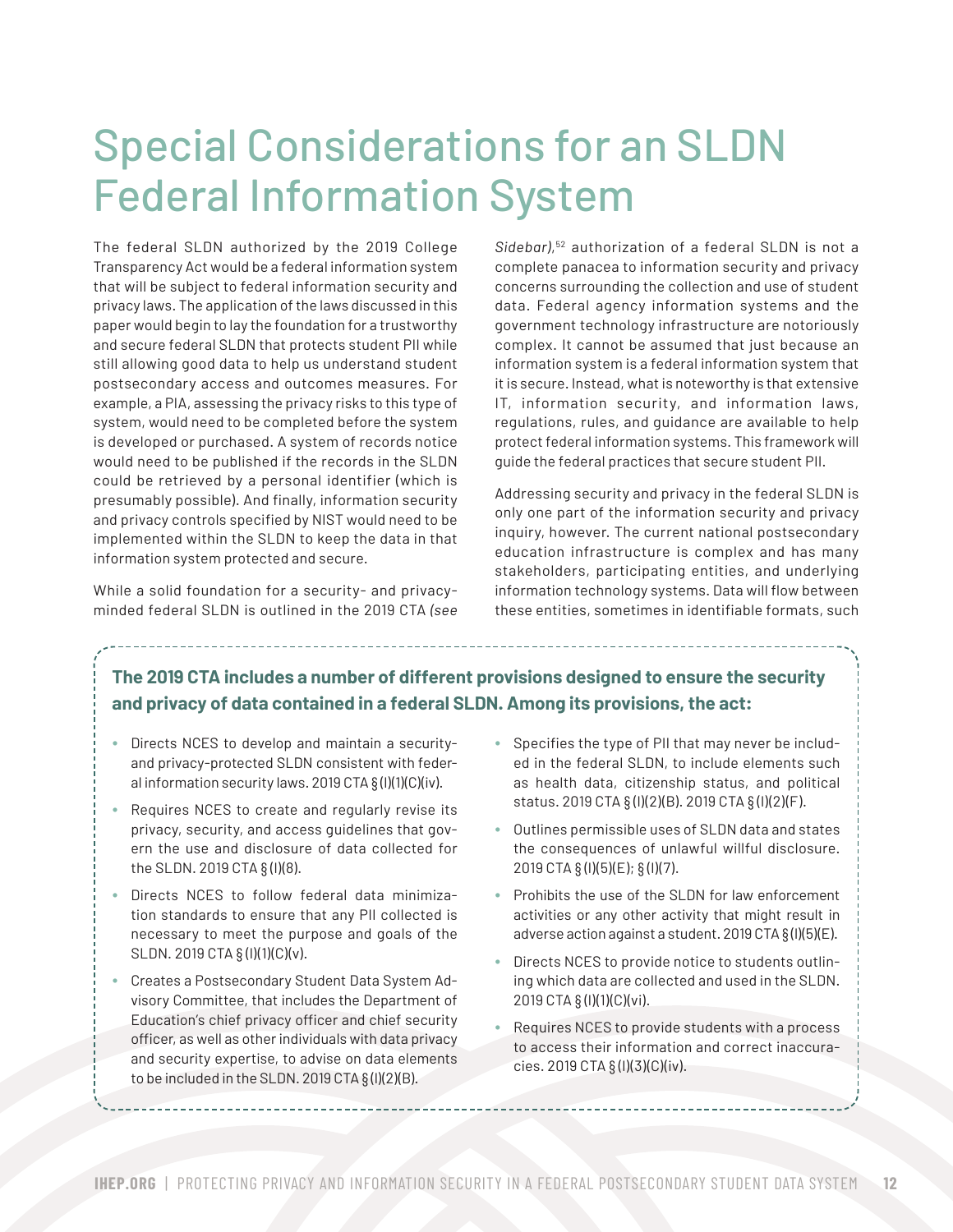as from an institution to the federal SLDN to provide enrollment, price, and completion data at the student level. Other times that data will flow in aggregate formats, such as from the SLDN to a state agency to provide college transfer, completion, and workforce outcomes. In order to provide meaningful information to students, parents, and policy makers, data from these different systems must be contributed to the federal SLDN in a way that allows for matching, by some common key or identifier, throughout the entire infrastructure. Rules will need to be established to ensure that only the minimum data needed to answer important questions about college access, cost, and success are collected and analyzed. The entire ecosystem that will support the federal SLDN will need to be tended carefully to ensure its success.<sup>53</sup> Given that multiple entities, some private and some governmental, will contribute, use, and analyze data within the infrastructure, data governance structures and clear information security and privacy practices will need to be agreed to and followed by all participating entities.54

If enacted, the 2019 CTA provides for a four-year transition period to develop and implement the federal SLDN. During this transition period, NCES should:

- Immediately constitute and actively engage with the CTA-created Postsecondary Student Data System Advisory Committee during the entire systems development process to ensure that security and privacy provisions are embedded in the SLDN from design to implementation.
- Outline the systems development lifecycle approach that it will follow in creating the SLDN, ensuring conformity with any Department of Education lifecycle management specifications.<sup>55</sup>
- Consult best practices guidance regarding security and privacy practices during the systems development lifecycle.56
- Follow the privacy and security requirements set out in the 2019 CTA.
- Adhere to federal privacy and information security laws regarding the creation and operation of federal IT systems.

#### **CONCLUSION**

The amount of student and family PII collected by and linked within a federal SLDN could give unprecedented insight into questions of college access, affordability, and student outcomes. Despite the benefits of ensuring access to accurate, timely, and high-quality aggregate data about student outcomes, ensuring the adequate security of such a system and protecting the privacy of individuals who have identifiable data in that system are of utmost importance. The 2019 CTA acknowledges these concerns and provides a solid foundation for a securityand privacy-minded federal postsecondary SLDN with the direction that the NCES develop and maintain such a system consistent with federal information security and privacy laws.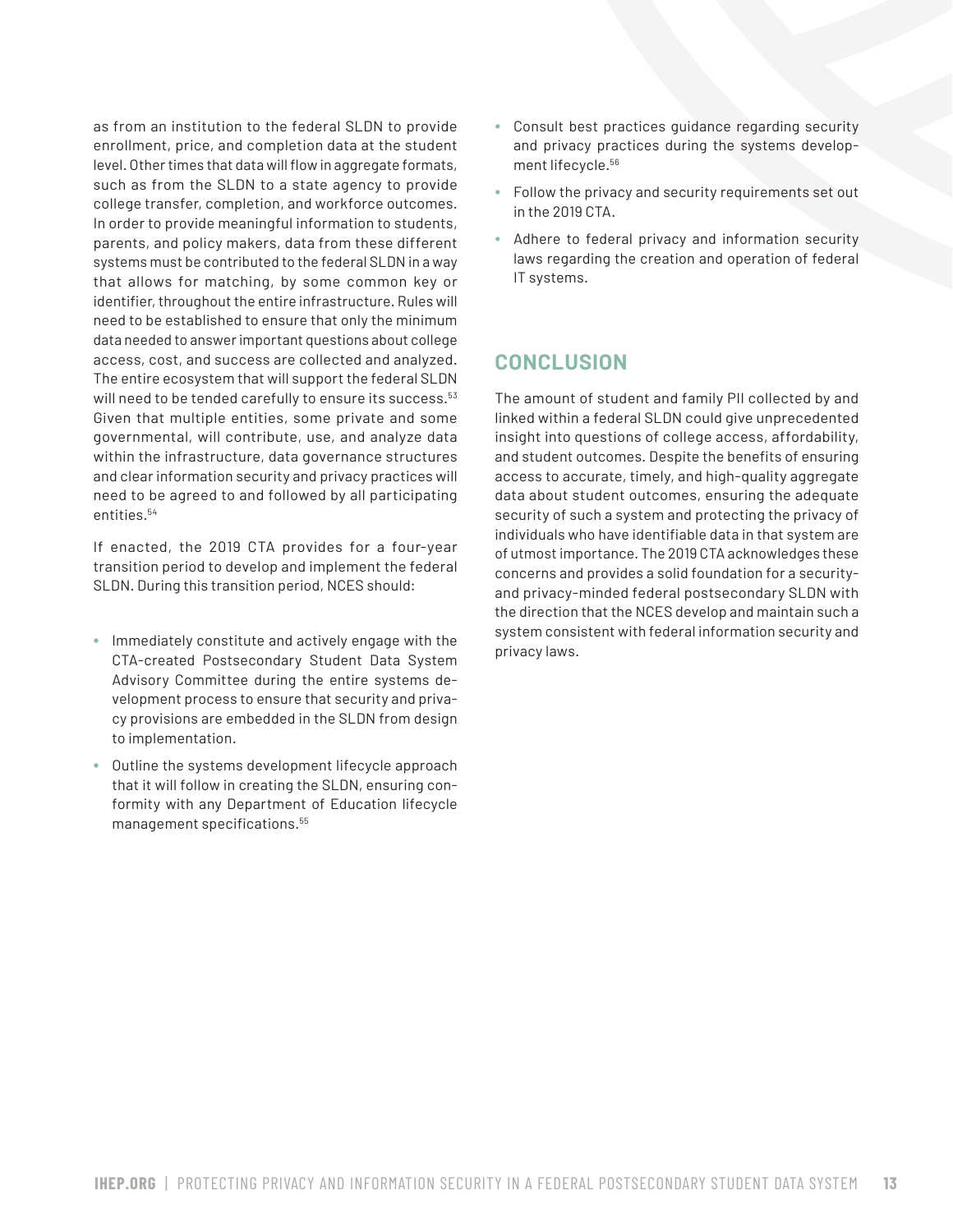#### **Endnotes**

- 1 Joanna Lyn Grama, JD, CISSP consults on higher education information security and privacy issues at Vantage Technology Consulting Group. She is a frequent speaker on a variety of information security, privacy, risk, and compliance topics. This paper does not constitute legal advice. Entities seeking advice on the application of any of the laws mentioned in this paper should consult with legal counsel.
- 2 College Transparency Act of 2019, S.800, 116th Congress (2019-2020). Retrieved from: https://www.congress.gov/ bill/116th-congress/senate-bill/800/text.
- 3 Roberson, A.J., Rorison, J., and Voight, M. (2017). A Blueprint for Better Information: Recommendations for a Federal Postsecondary Student-Level Data Network. Retrieved from Institute for Higher Education Policy website: http://www.ihep. org/sites/default/files/uploads/docs/pubs/a\_blueprint\_for\_ better\_information\_ihep.pdf.
- 4 2019 CTA § (l)(1)(A).
- 5 20 U.S. Code § 9541. All U.S. code citations herein retrieved from https://www.govinfo.gov/app/collection/USCODE.
- 6 Note that the version of the College Transparency Act (CTA) introduced in 2019 contains a number of privacy and security references that were not part of the 2017 version of the CTA. The provisions added to the 2019 version make clear the government's intention that adequate security and privacy protections be incorporated into the new system as it is developed.
- 7 2019 CTA § (l)(1)(C)(iv). The 2019 version of the College Transparency Act (CTA) includes numerous revisions intended to showcase the importance of security and privacy in an SLDN. These are welcome additions to the CTA.
- 8 44 U.S. Code § 3502.
- 9 Privacy Act of 1974, 5 U.S. Code § 552a.
- 10 Pub. L. No. 107-347, 116 Stat. 2899, codified in scattered sections throughout U.S. Code vol. 44.
- 11 5 U.S. Code § 552a(a)(2).
- 12 5 U.S. Code § 552a(a)(4).
- 13 5 U.S. Code § 552a(a)(5).
- 14 5 U.S. Code § 552a(e).
- 15 5 U.S. Code § 552a(e)(4).
- 16 5 U.S. Code § 552a(b).
- 17 2019 CTA § (l)(5)(B).
- 18 2019 CTA § (l)(5)(C).
- 19 2019 CTA § (l)(5)(D).
- 20Note that the E-Government Act defines individuals as U.S. citizens and lawful permanent residents, but that federal agencies may choose to extend the protections of the E-Government act to persons who are not citizens or lawful permanent residents of the United States. For example, the Department of Education has made this extension. See Department of Education Departmental Directive, OM: 6-108, Privacy: Section 208 of the E-Government Act of 2002 Policy and Compliance (September 6, 2016). Retrieved from https://www2. ed.gov/policy/gen/leg/foia/om-6-108.pdf.
- 21 Id., M-03-22, OMB Guidance for Implementing the Privacy Provisions of the E-Government Act of 2002, Attachment B.
- 22See Office of Management and Budget, M-03-22, OMB Guidance for Implementing the Privacy Provisions of the E-Government Act of 2002, Attachment B (September 26, 2003). Retrieved from https://obamawhitehouse.archives.gov/omb/memoranda\_m03- 22.
- 23Family Educational Rights and Privacy Act of 1974 (FERPA), U. S. Code, vol. 20, sec. 1232g (2012).
- 24Health Insurance Portability and Accountability Act of 1996 (HIPAA), U.S. Code, vol. 42, sec. 1320d (2012).
- 25Gramm-Leach-Bliley Act (1999) (GLBA), Title V of the Financial Services Modernization Act of 1999, U.S. Code, vol. 15, sec. 6801, et seq.
- 26Fair and Accurate Credit Transaction Act of 2003 (FACTA), Pub L. 108-159, 117 Stat. 1952.
- 27Confidential Information Protection and Statistical Efficiency Act of 2002 (CIPSEA), Title V of the E-Government Act of 2002. Note that in 2018, Congress enacted the Foundations of Evidence-Based Policymaking Act (Pub. L. 115-143). This act codifies CIPSEA in a new subchapter located at U.S. Code, vol . 44 sec. 3561 et seq.
- 2844 U.S. Code § 3572 (2019).
- 2944 U.S. Code § 3572(f) (2019).
- 30See Section 4, Processing and Editing of Data, at https://nces. ed.gov/statprog/2012/
- 31 Federal Information Security Management Act of 2002 (FISMA), Title III of the E-Government Act of 2002, U.S. Code, vol. 44, sec. 3541 et seq.
- 32Office of Management and Budget, M-17-12, Preparing for and Responding to a Breach of Personally Identifiable Information (January 3, 2017). Retrieved from: https://obamawhitehouse. archives.gov/sites/default/files/omb/ memoranda/2017/m-17-12\_0.pdf
- 33FISMA is Title III of the E-Government Act of 2002.
- 34FISMA has a number of different requirements related to information security across the federal government. This paper only focuses on those requirements pertaining to the actions that federal agencies must take in managing their IT systems and creating their information security programs.
- 3544 U.S. Code § 3553(a).
- 3644 U.S. Code § 3554(b).
- 37 44 U.S. Code § 3555.
- 3844 U.S. Code § 3554(c).
- 3944 U.S. Code § 3553.
- 40Note that non-federal agencies may, at their discretion, use NIST guidelines as best practices to improve their own information security programs.
- 41 15 U.S. Code § 278g-3.
- 42See NIST, Procedures for Developing FIPS (Federal Information Processing Standards) Publications. Retrieved from https:// www.nist.gov/itl/procedures-developing-fips-federalinformation-processing-standards-publications.
- 43See NIST, Current Federal Information Processing Standards (FIPS). Retrieved from: https://www.nist.gov/itl/current-fips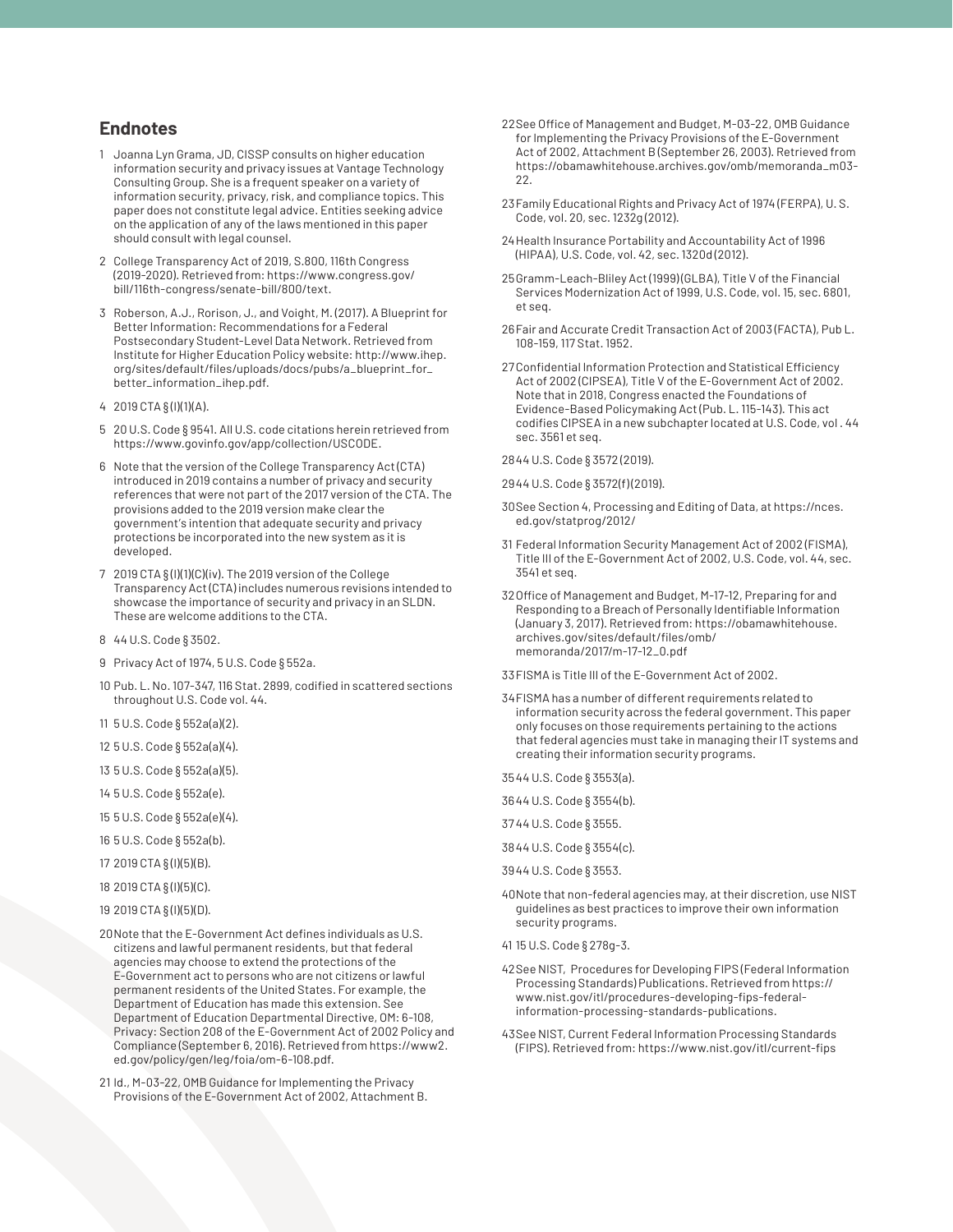- 44National Institute of Standards and Technology. (2004). Standards for Security Categorization of Federal Information and Information Systems, FIPS 199. Washington, DC: National Institute of Standards and Technology. Retrieved from: https:// csrc.nist.gov/publications/detail/fips/199/final
- 45National Institute of Standards and Technology. (2006). Minimum Security Requirements for Federal Information and Information Systems, FIPS 200. Washington, DC: National Institute of Standards and Technology. Retrieved from: https://csrc.nist. gov/publications/detail/fips/200/final
- 46Joint Task Force Transformation Initiative. (2018). Risk Management Framework for Information Systems and Organizations: A System Life Cycle Approach for Security and Privacy, Special Publication 800-37r2. Washington, DC: National Institute of Standards and Technology. Retrieved from: https:// csrc.nist.gov/publications/detail/sp/800-37/rev-2/final
- 47 Joint Task Force Transformation Initiative. (2015). Security and Privacy Controls for Federal Information Systems and Organizations, Special Publication 800-53r4. Washington, DC: National Institute of Standards and Technology. Retrieved from: https://csrc.nist.gov/publications/detail/sp/800-53/rev-4/final
- 48OMB M-17-12, Preparing for and Responding to a Breach of Personally Identifiable Information. (Full citation at FN 22).
- 49Id., OMB M-17-12, Preparing for and Responding to a Breach of Personally Identifiable Information.
- 50Id., OMB M-17-12, Preparing for and Responding to a Breach of Personally Identifiable Information.
- 51 Id., OMB M-17-12, Preparing for and Responding to a Breach of Personally Identifiable Information.
- 52In addition to specifying that the SLDN must comply with FISMA requirements, the 2019 CTA also NCES to "use modern, relevant, privacy- and security-enhancing technology, and enhance and update the data system as necessary to carry out [its purpose]." 2019 CTA § (l)(1)(C)(iii).
- 53For a review of ecosystem issues see Cubarrubia, A. and Perry, P. (2016). Creating a Thriving Postsecondary Education Data Ecosystem. Retrieved from Institute for Higher Education Policy website: http://www.ihep.org/sites/default/files/uploads/ postsecdata/docs/resources/postsecondary\_education\_data\_ ecosystem.pdf
- 54Grama, J. (2016). Understanding Information Security and Privacy in Postsecondary Education Data Systems. Retrieved from Institute for Higher Education Policy website: http://www. ihep.org/sites/default/files/uploads/postsecdata/docs/ resources/information\_security\_and\_privacy.pdf.
- 55See Department of Education, Department Directive OC-1016 (2016). Lifecycle Management (LCM) Framework. Retrieved from Department of Education website, https://www2.ed.gov/ digitalstrategy/Lifecycle\_Management\_(LCM)\_Framework.pdf
- 56Kissel, R., Stine, K., Scholl, M., Rossman, H., Fahlsing, J., Gulick, J. (2008). Security Considerations in the System Development Life Cycle, Special Publication 800-64r2. Washington, DC: National Institute of Standards and Technology. Retrieved from: https://csrc.nist.gov/publications/detail/sp/800-64/rev-2/final